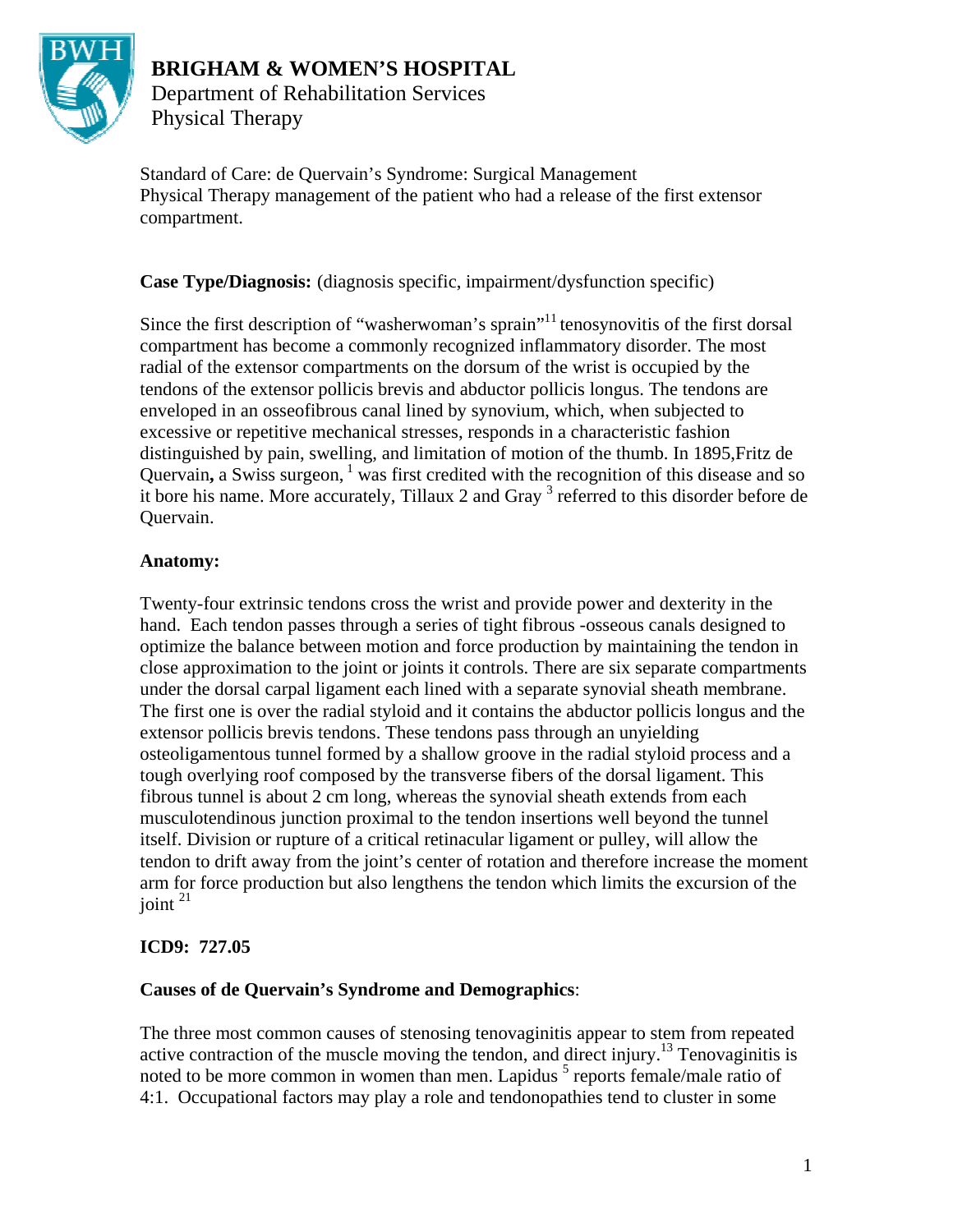individuals. Often multiple conditions already exist such as carpal tunnel syndrome, trigger fingers, lateral epicondylitis and rotator cuff disease. Medl <sup>6</sup> echoes these concerns of those with painful hands outnumber the male patients two to one. Housewives, especially those with small babies, lead in being afflicted by de Quervains syndrome. Workers who use their hands continuously on various business machines are also susceptible. Recently, Armstrong et al.  $^{21}$  stated the risk of hand and wrist tendonopathy in persons who perform highly repetitive or forceful jobs is 29 times greater according to epidemiologic data. It showed that assemblers, musicians, and meat cutters are often developing the disease.

# **Symptom Presentation:**

De Quervain's syndrome includes pain and swelling localized to the area of the radial styloid. Pain is especially aggravated by ulnar deviation of the wrist by flexion and adduction of the thumb or by simple adduction of the thumb**.**<sup>1</sup> Pain may also cause weakness with diminished grip and pinch strengths. Swelling is often seen especially in chronic cases.<sup>4</sup>

### **Mechanism of Injury, Chief Complaint:**

Cumulative micro-trauma may be caused by forceful, sustained or repetitive thumb abduction and simultaneous wrist ulnar deviation.<sup>4</sup> Opening jars, wringing the hands, cutting with scissors, holding surgical retractors, playing the piano, and doing needlepoint are a few examples of activities that may provoke de Quervain's syndrome **.** 7 8 9 10 11 The chief complaints usually are pain, weakness, swelling along the radial side of the wrist during these activities.

### **Examination:**

# **Medical History**:

Assessment begins with a thorough history, including exploration of aggravating activities and associated conditions that may have predisposed the patient to tendonopathies. The pain, which is usually localized, can be provoked with direct pressure, stretch, or resistance to the affected tendons<sup>6</sup> Occupational factors may play a role but tendonopathies tend to cluster in some individuals.<sup>4</sup> If the patient has had surgery to decompress the first extensor compartment this op-report needs to be reviewed. Also any previous surgeries in the area such as a trigger finger release or a carpal tunnel release needs to be discussed and documented.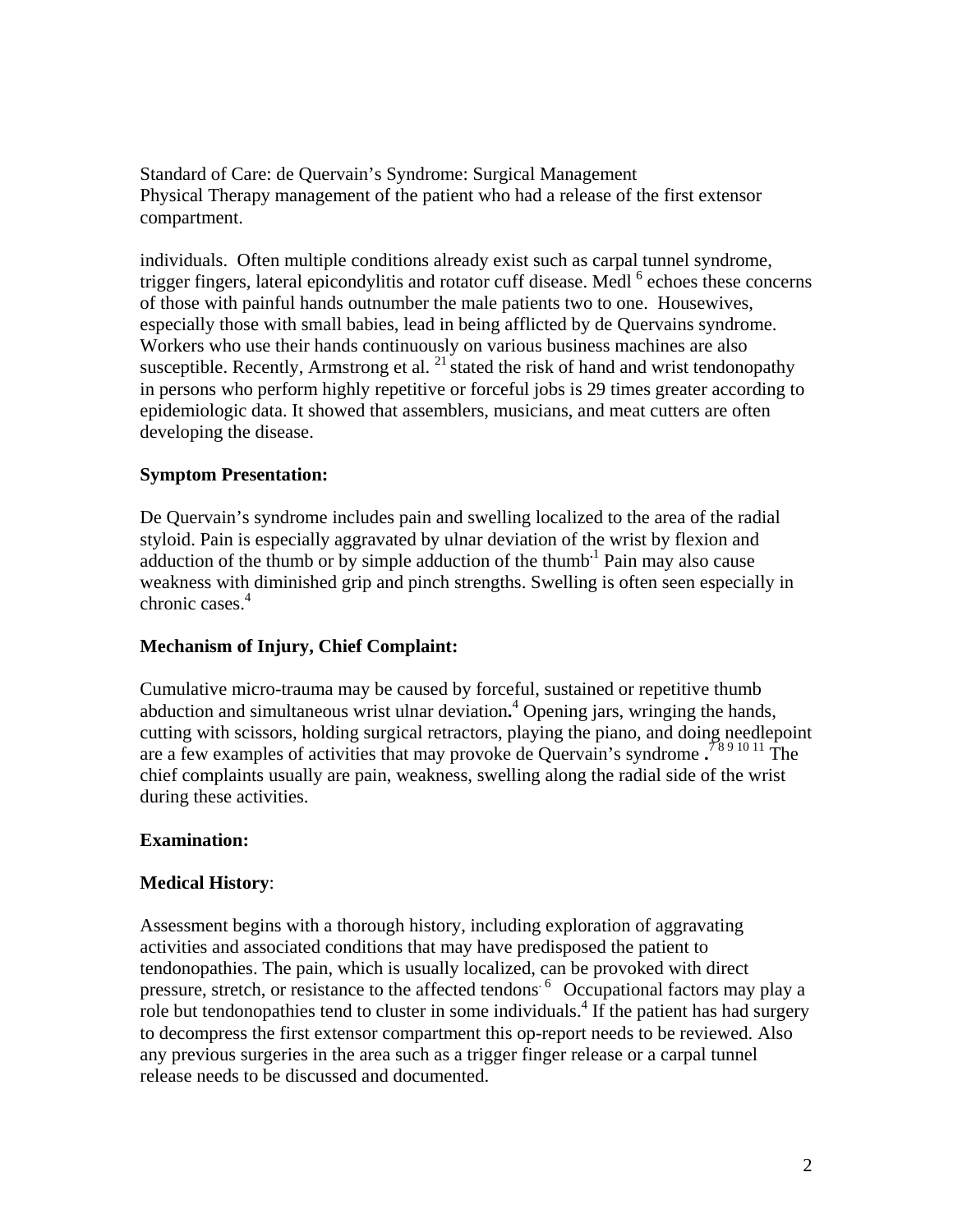The clinician should carefully review a patient's medical history questionnaire (on an ambulatory evaluation), patient's medical record, and medical history reported in the hospital's computerized medical record. Careful consideration should be made to identify any traumatic history to the affected extremity, rheumatoid illnesses, diabetes or other metabolic disorders. Finally, the clinician should review any diagnostic testing and imaging.

Upon examination, tenderness is elicited over the first dorsal compartment. This tenderness may be worsened in the presence of inflammation involving the superficial radial nerve. Excruciating pain in the region of the radial styloid is common.<sup>4</sup> Discomfort also may be found with resisted thumb extension at the metacarpalphalangeal joint which is indicative of a positive "hitch-hiker's" test.<sup>2</sup> Other causes of the pain need to be eliminated. A useful test was proposed by Finklestein<sup>14</sup> in1930 and is found to be positive in nearly all patients with de Quervain's syndrome. The thumb is held in full flexion adduction and the wrist is abruptly deviated in an ulnar direction. Excruciating pain in the area of the radial styloid points to this diagnosis. $^{21}$ 

Radiographic examination is usually unremarkable. Localized ostopenia in the radial styloid may be noted.<sup>21</sup> Calcifications in the area of the first dorsal compartment may be identified, especially in chronic cases. Basal joint arthritis may be painful with thumb motion and may demonstrate a positive Finklestein test. It usually can be distinguished from de Quervain's syndrome by a positive axial compression test 16 and the absence of the first dorsal compartment tenderness to palpation. The two may coexist.<sup>21</sup>

### **History of Present Illness:**

It is important to obtain a detailed history of the paitent's job requirements and activities to reveal any useful information that may be helpful to the objective clinical examination.

Specifically, it is important to determine if there are occupational activities that the patient is performing that require significant grip force and/or prolonged static or repetitive positioning in elbow extension in conjunction with supination or pronation. The clinician should obtain information on the timeline of onset and development of the symptoms and identify provocative vs. relieving activities  $4\overline{ }$ 

# **Medications**

Any current medications and post-operative medications need to be identified. Postoperatively patient will be prescribed pain mediation by their surgeon. Depending on the dosage these medications may interfere with the comprehension of any instructions so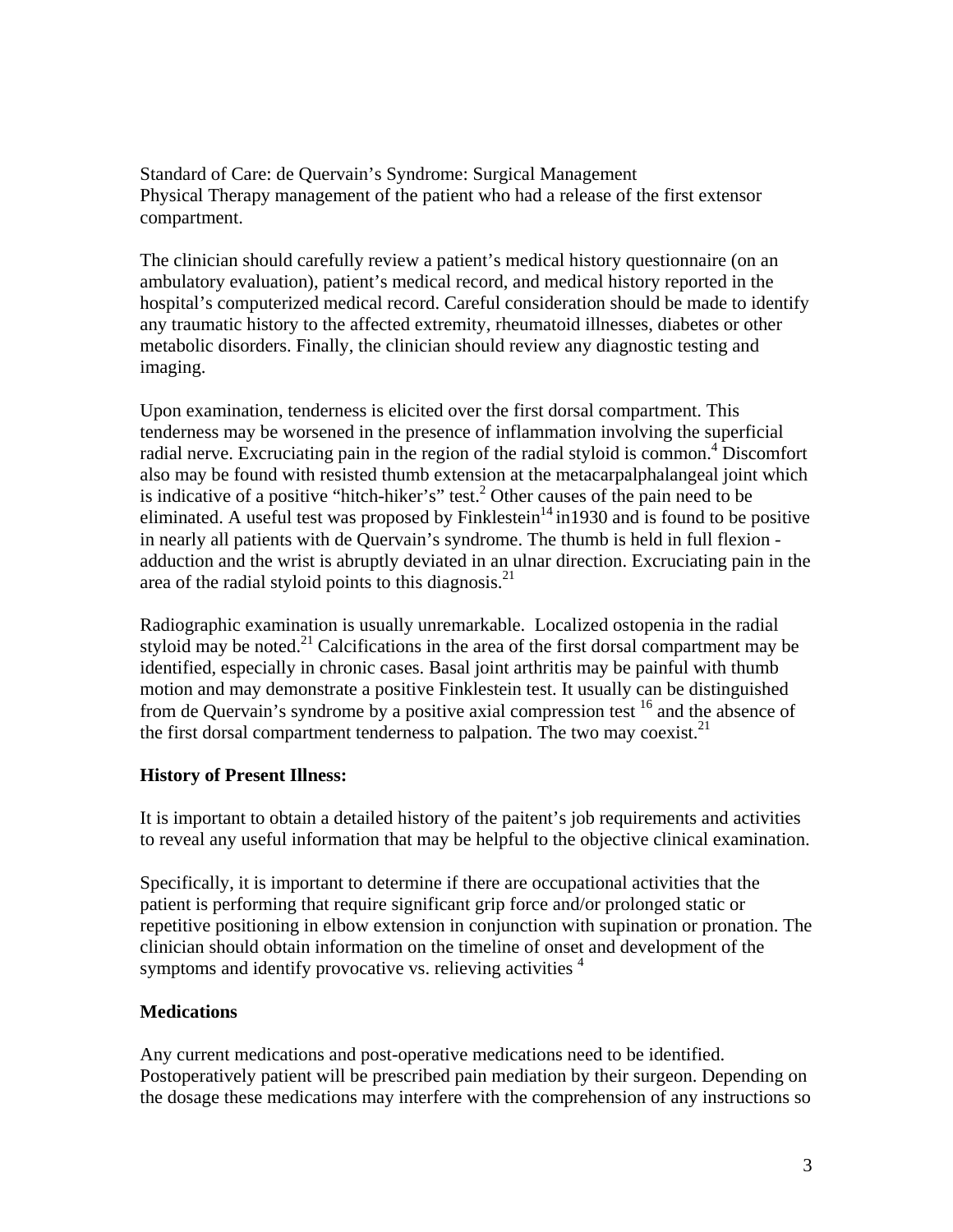a family member is advised to accompany the patient to therapy and to be present for the entire session.

### **Social History**

A review of the patient's home, work and recreational activities will give the therapist insight into the patient's activity level and emotional support at home/work. The support may be needed if the patient experiences unusual intense pain and swelling and need assistance with activities of daily living following surgery.

### **Surgical Intervention**

Surgical release of the first dorsal compartment is indicated after failed conservative management**.** In general surgery includes the release of constricting fibrous pulleys, and in some systemic conditions, excision of hypertrophied tenosynovium. 4 The procedure is usually performed with only local infiltration anesthesia. A pneumatic tourniquet around the forearm is well tolerated for the short duration of the procedure, and is a bloodless surgical field is essential for the identification of radial sensory branches, as well as the anatomic variations. A 2-cm transverse skin incision is made over the first dorsal compartment about 1 cm proximal to the tip of the radial styloid process. Care is taken to identify and gently retract the one to three radial sensory branches that cross the compartment obliquely by using gentle, blunt longitudinal dissection as soon as the deepest dermal layer of skin has been incised.  $^{23}$ 

Burton and Littler recommended incising the sheath on its most dorsal margin and leaving a flap of palmar sheath to prevent subluxation.  $21 22$  Although the particular site of sheath incision is disputed  $^{28}$  all authors agree that a thorough exploration for separate compartments must be performed, with complete division of all intervening septa and identification of each tendon slip. Usually thick septa can be excised entirely. If the tenosynovial tissue is thick and opaque, surgical debulking is performed. The tendons are lifted by hook or blunt retractors out of the tunnel to ensure complete decompression from their musculotendinous junctions to a point at least 1cm distal to the retinacular sheath. The tendons are replaced and the patient moves the thumb to demonstrate free and independent movement of the long abductor and the short extensor. Hemostasis is established with cautery after tourniquet release and the skin is closed with a single intradermal monofilament pullout suture and adhesive bandages. A soft bulky dressing is applied to minimize motion of the thumb during the initial 2 to 3 post-operative days. Thereafter the patient may begin to resume use of the thumb and wrist as tolerated.  $^{23}$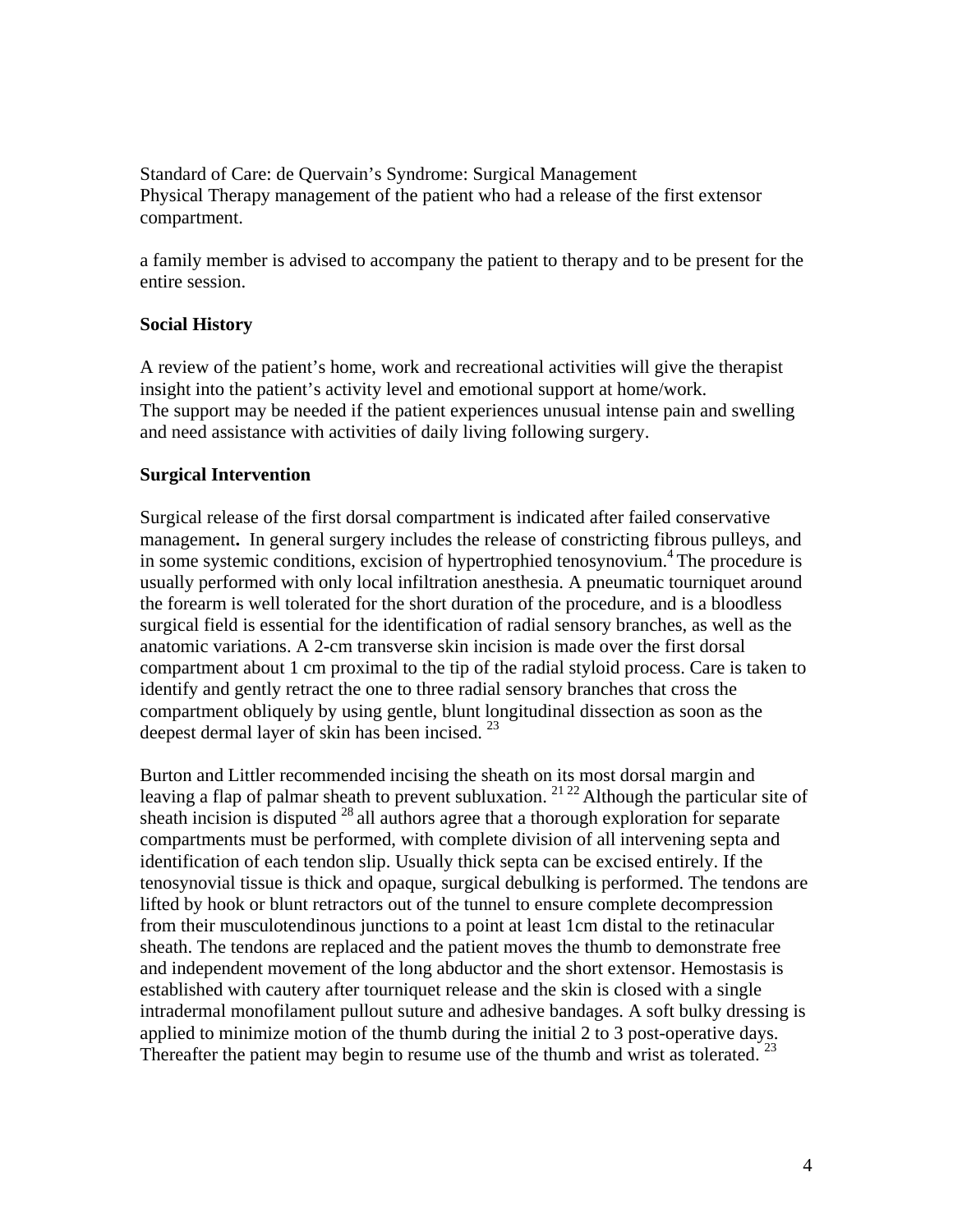### **Potential Complications:**

The most serious complication of this operation follows iatrogenic injury to a superficial sensory branch of the radial nerve with the subsequent formation of a painful neuroma. Overly vigorous retraction of a radial nerve branch without apparent injury may Most authors advocate immediate nerve reapproximation by appropriate microsurgical techniques to reduce likelihood of neuroma formation and minimize hypoethesia in the thumb and index finger.  $^{24}$  Incomplete relief of pain following release of the first dorsal compartment, especially among working women is not uncommon**.** Associated diagnoses, including painful CMC joint arthritis, are very common and may be confirmed with a diagnostic lidocaine injection to the suspected area.<sup>4</sup>

Hypertrophic or painful longitudinal scars may be modified by Z-plasty.<sup>23</sup> For the rare patient with painful palmar subluxation of the tendons following release, pulley reconstruction with a slip of extensor retinaculum  $^{25}$  or a distally based slip of the brachioradialis  $^{28}$  has been described.

### **Postoperative Management**

The hand is maintained in a soft bulky dressing for the first 2 to 3 days. A forearm-based thumb spica splint is then applied during the first 2 weeks to control postoperative pain and swelling. Gentle active ROM and tendon gliding should be initiated in the first few days postoperatively. The goal is full, pain-free excursion of the APB and EPB approximating Finkelstein's test position. Grip and pinch strengthening exercises may begin at approximately 3 weeks and can be progressed gradually. By six weeks the patient usually is able to resume full activities.<sup>4</sup>

### **Precautions for Treatment:**

- 1. Severe pain  $(> 8/10)$  on the pain analog scale) and inflammation along the radial sensory nerve or of the first extensor compartment.
- 2. Loss of thumb active motion and inability to oppose the index and long digits.
- 3. Severe swelling of the dorsal first extensor compartment of the wrist.
- 4. Inability to follow directions or carry through with written instructions for the home or occupational environment.
- 5. The referring physician should be contacted if there are any unusual symptoms or if patient does not respond to treatment.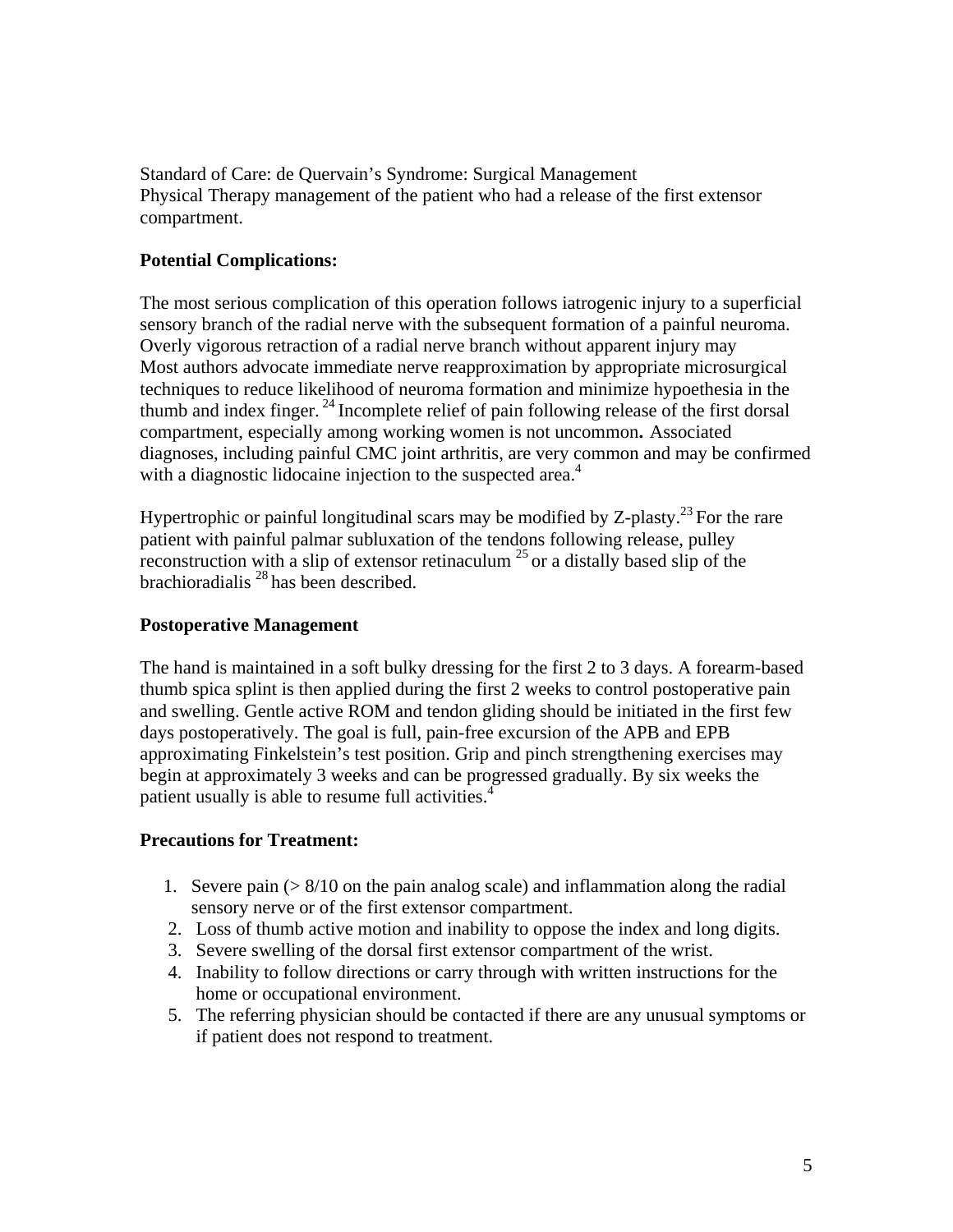**Examination** (physical/cognitive/ applicable tests and measures/other) This section is intended to capture the minimum data set and identify specific circumstance(s) that might require additional tests and measures.

### **Physical Examination/ Evaluation**

### **Pain: As measured on the VAS (Visual Analog Scale)**

- 1. Pain- Place
- 2. Amount Pain level VAS (0-10)
- 3. Intensifiers
- 4. Nullifiers
- 5. Effect on function
- 6. Descriptors (i.e. sharp, dull, constant, throbbing. etc)

### **Sensation:**

Sensation is usually normal but may be hypersensitive to touch due to the amount of inflammation within the first dorsal compartment. Post operatively the radial sensory branch may be inflamed due to decompression of the first extensor compartment and soft tissue disruption.

### **Edema:**

Measurements of the involved wrist can be taken and compared to the non-involved wrist either with a tape measure or by the volumetric water displacement method. The distal wrist crease is the focal point for the circumferential measurement of the wrist using a tape measure as compared to the non-involved wrist. Swelling may be significant post operatively due to the normal inflammatory response to the surgery.

### **Active and Passive Range of Motion (A/PROM):**

Measure bilateral (B) upper extremity (UE) range of motion, (elbow, forearm, wrist, thumb, and digits) noting limitations in range due to pain or weakness.

Post operatively, for mild to moderate complaints of pain, due to the surgical decompression of the first extensor compartment, the thumb and wrist may show limited active range of motion.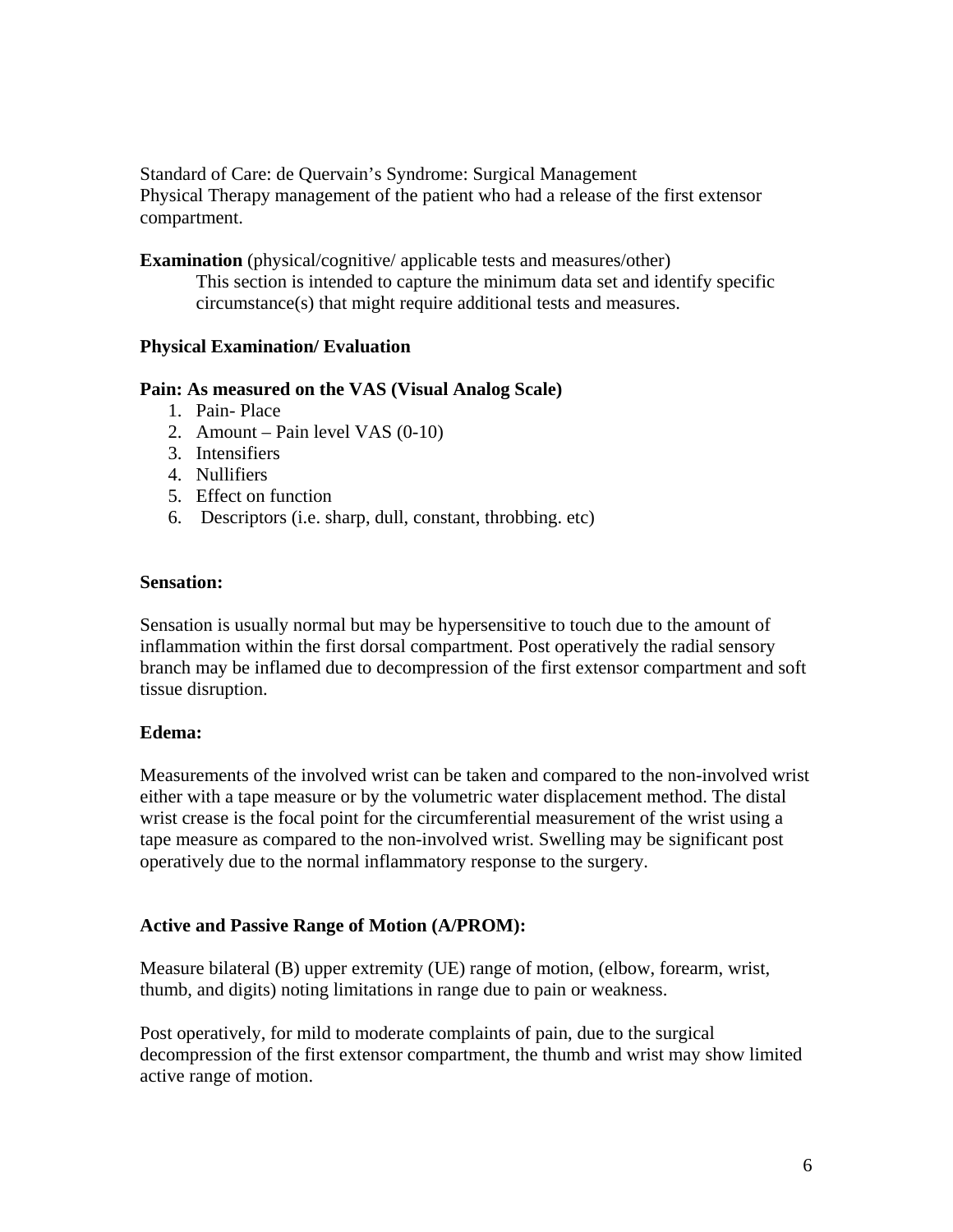The active range of motion usually recovers quickly depending on the pain and swelling present. Some complaints of discomfort may be present when patient begins a gentle strengthening program. Pain control techniques may be incorporated as needed.

# **MMT/Strength testing**

A manual muscle test is not appropriate until the patient is ready for resistive strengthening exercises, which is at 4 to 6 weeks post -op.

The abductor pollicis longus originates from the posterior surface of the body of the ulna, distal to the origin of the supinator, interroseus membrane, and posterior surface of the middle one third of the body of the radius. The insertions are at the base of the first metacarpal bone along the radial side. The extensor pollicis brevis originates along the posterior border of the radius distal to the origin of the abductor pollicis longus and interroseus membrane. It inserts at the base of the proximal phalanx of the thumb, dorsal surface.

You test by putting pressure against the lateral surface of the distal end of the first metacarpal in the direction of adduction and weakness is demonstrated by the inability to abduct the first metacarpal and the inability to abduct the wrist.

**Strength** may be measured at 4 to 6 weeks depending on the sensitivity level post-op. Due to its reliability, the Jammar dynamometer may be used to assess the grip strength with the average of three tries and be compared to the non-involved extremity. A 30 pound pinch meter may be used to assess key and tip pinch with the average of three tries.

**Functional Assessment:** The use of a specific functional capacity questionnaire Is recommended to establish current functional deficits, assist in establishing goals, and to track progress.

### **Possible tools:**

- **1. Michigan Hand Questionnaire**
- **2. Manual Ability Measure**

**Acute (Inpatient if applicable)**  As Above **Sub Acute (Outpatient if Applicable)**  As Above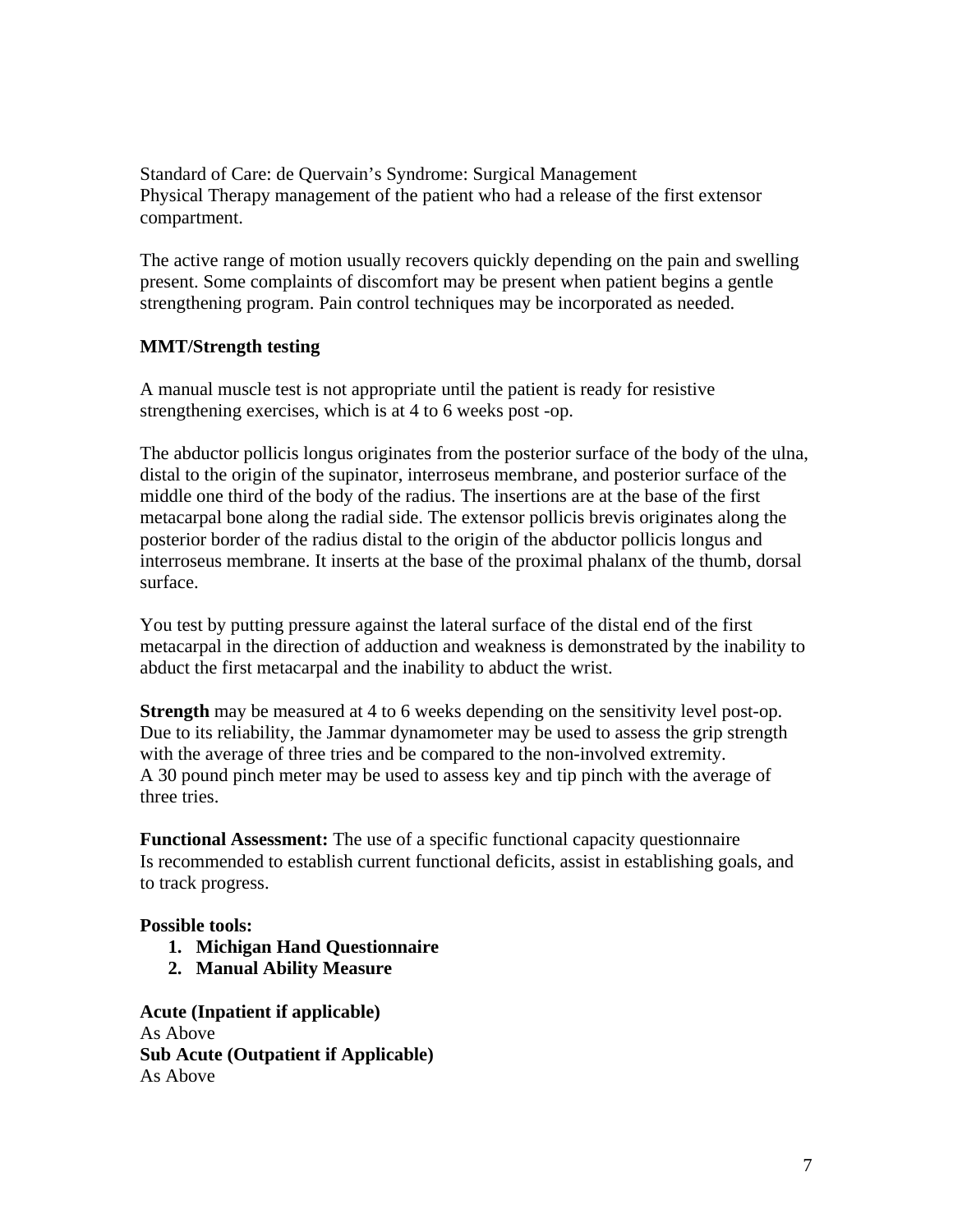### **Establish Diagnosis and Need for Skilled Services:**

Patients diagnosed with de Quervain's syndrome, and who have had surgery, may have pain and swelling with decreased use of the affected extremity.

**Potential Problem List:** (Identify Impairments (s) and/or dysfunction:

- 1. Excess Pain to affected hand and wrist
- 2. Declined pinch and grip strength of affected hand
- 3. Declined endurance of affected hand and wrist for repetitive work
- 4. Declined functional use of affected hand for ADL tasks.
- 5. Declined knowledge for proper positioning techniques, ergonomics and joint protective measures during activities of daily living and work.

### **Prognosis**

Good, if patient makes adjustments to his/her environment and adheres to proper body mechanics at work and/or in the home.

# **Goals of Rehabilitation following de Quervain's release:**

- 1. At the initial post-op visit, the patient will be fit to a long opponens splint for rest and protection of the surgical site.
- 2. Goals will include control of post-op swelling, sensitivity, and scar management and the patient will be independent in self-care.
- 3. The patient will be provided a written home exercise program when appropriate and the patient will demonstrate the exercises correctly.
- 4. Improve functional use of the involved wrist to pre-morbid level in six weeks.
- **5.** Provide a strengthening program as tolerated by the patient.

# **Age/Other Specific Considerations:**

Women who are pregnant or new mothers caring for their babies are at a high risk of developing DeQuervain's syndrome Other susceptible are those who do repetitive pinch or gripping or twisting activity on the job or at home. Adaptation of these jobs may be necessary to prevent this inflammatory response and development of DeQuervain's syndrome.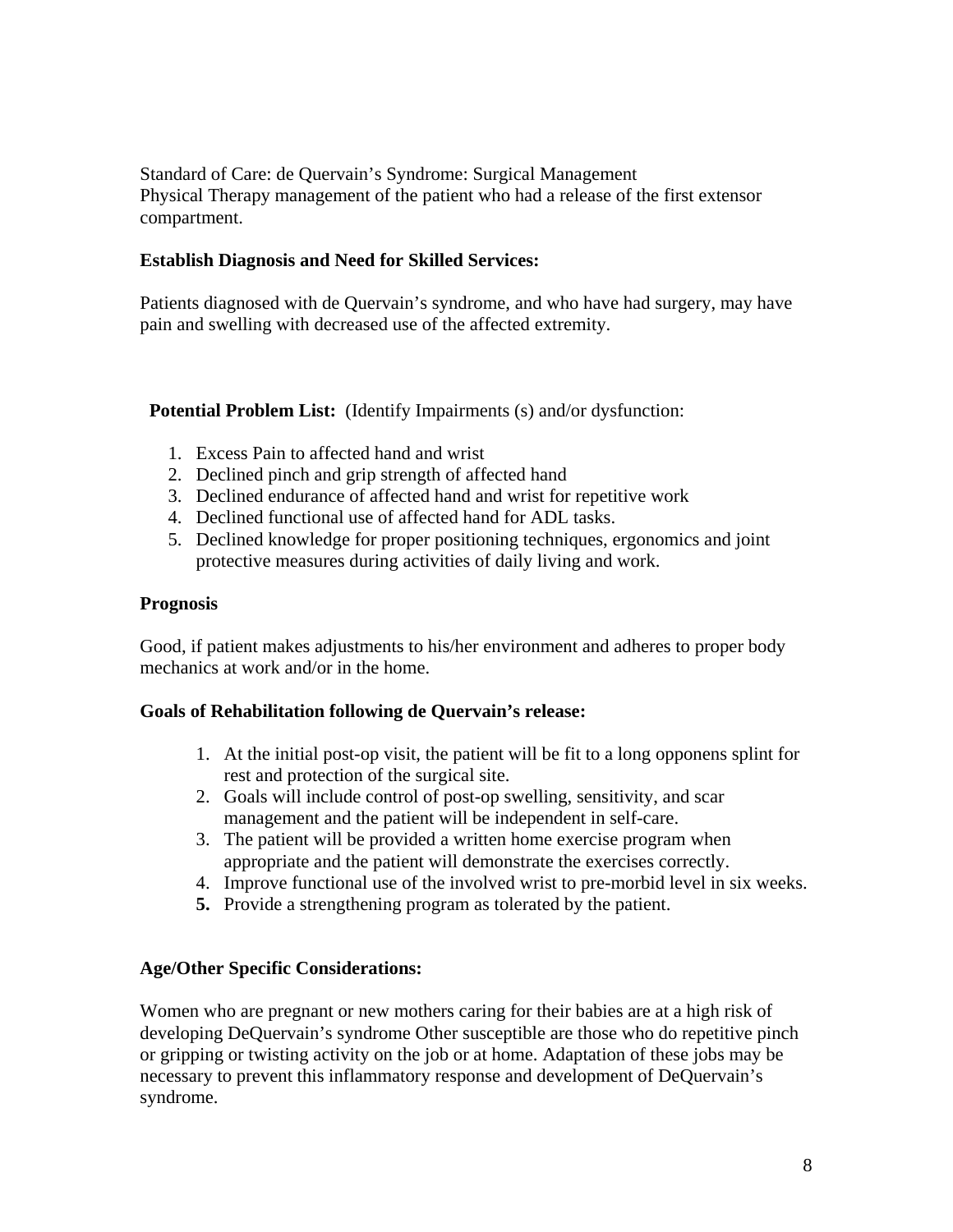### **Treatment Planning / Interventions:**

| <b>Established Pathway</b>  | Yes see attached | $\_X$ No |
|-----------------------------|------------------|----------|
| <b>Established Protocol</b> | Yes see attached | - No     |

### **Modalities**

Modalities such as ultrasound, fluidotherapy, superficial heat, or cryotherapy have been used in the postoperative treatment of de Quervain's release. It should be noted however, that there are inconclusive findings to support or refute the benefits of these modalities. Please refer to specific BWH Rehabilitation modality standards of care for general information on each modality.

### **Splinting**

Splinting is used for the first two to three weeks depending on the amount of sensitivity following surgical release. See splinting parameters as above.

### **Strengthening Exercises:**

Strengthening exercises can be initiated when painful symptoms have subsided. Graded symptom-free exercises have bee shown to increase metabolism, speed repair and prepare the patient to meet the physical demands of daily activities.<sup>4</sup> Resistive exercises may be done in the isometric, isotonic, or isokinetic modes depending on patient's tolerance.<sup>4</sup> Putty, free weights, and theraband are practical for home use.

### **Frequency & Duration:**

The patient will be seen one to two times per week depending on the level of pain and dysfunction. The average duration is for six to eight weeks or as indicated by the patient's status and progression.

### **Patient/Family Education:**

1. Provide a home program with verbal and written instructions.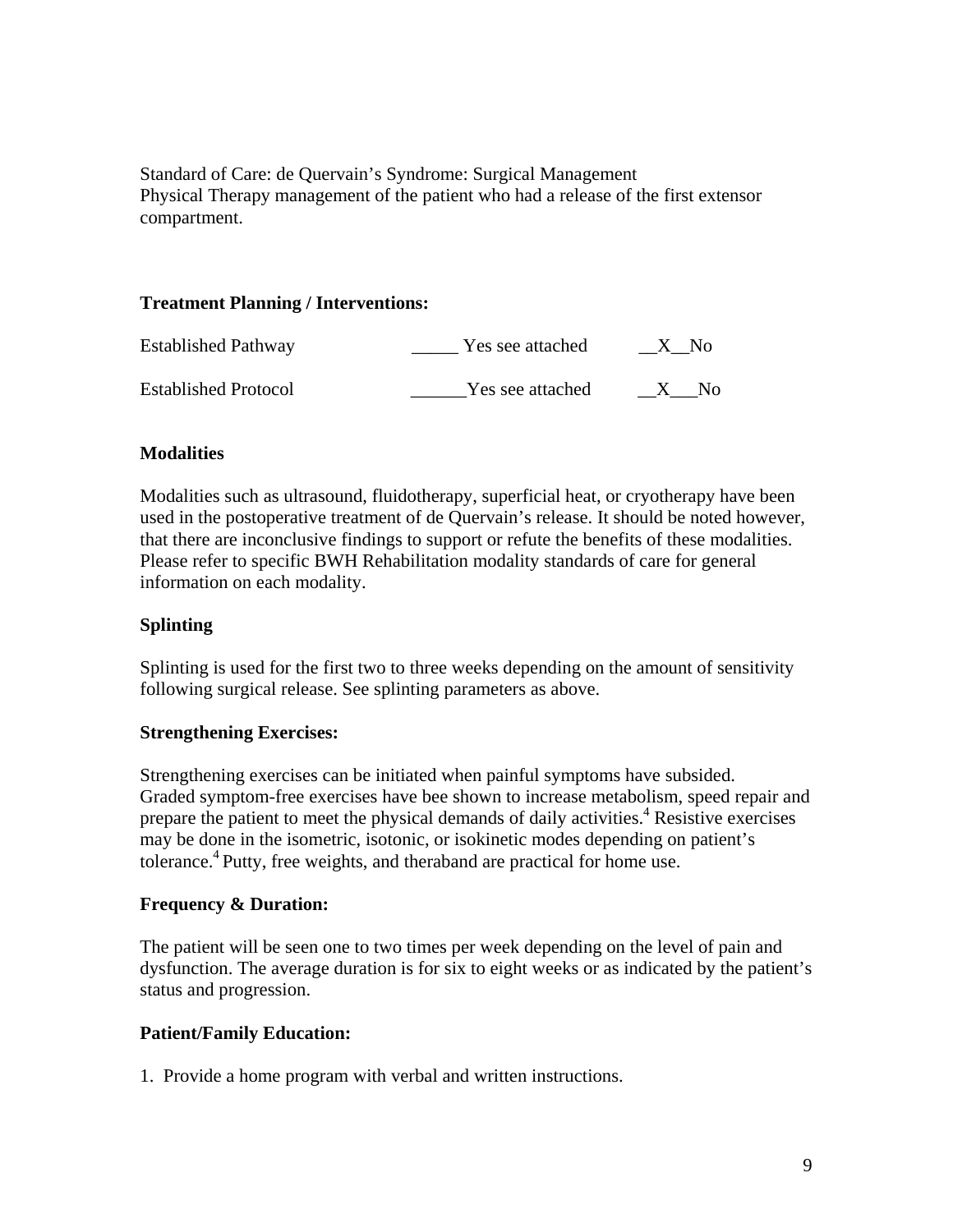2. Review ergonomics, body mechanics, adaptive equipment and adaptations as needed during activities of daily living.

- 3. Provide splint don/doff instructions, wearing schedule and hygiene.
- 4 Review the basic anatomy and offer educational material on the diagnosis.

### **Recommendations and Referrals to Other Providers:**

Patient may be referred back to referring surgeon if complications arise.

### **Re-evaluation/assessment:**

 Standard time frame for treatment is 4 to 8 weeks with re-evaluation in 4 weeks. Goals will be reassessed monthly and a progress report sent to the referring surgeon every thirty days.

### **Discharge Planning:**

Commonly expected outcomes at discharge: Full resumption of pre-morbid activities and work with awareness of ergonomics, joint protection and proper positioning techniques. Patient's discharge instructions: Continued awareness of correct positioning techniques, ergonomics and continuation of the home exercise program.

### **Transfer of Care (if applicable):**

Should painful symptoms persist and /or increase, the patient will be referred back to the PCP or specialist who referred patient to therapy.

# **References:**

- 1. De Quervain F: Correspondez-Blatt F Sweizer Aerzte, uber eine form von chronicher tendovaginitis, 25:389, 1895.
- 2. Tillaux P: *Traite d anatomic topgrahique*, Avec *applications a la chirurgie*, ed.7, Paris1892, Asselin et Houzeau.
- 3. Gray's Anatomy, ed. 13, 1899.
- 4. Lee Marilyn Peterson, Nasser-Sharif, Zelouf David: Surgeon's and Therapists Management of Tendonopathies in the Hand and Wrist, Hunter J, Mackin E, Callahan A, *Rehabilitation of the Hand*, 5<sup>th</sup> ed. Vol. 1, pp. 931-933.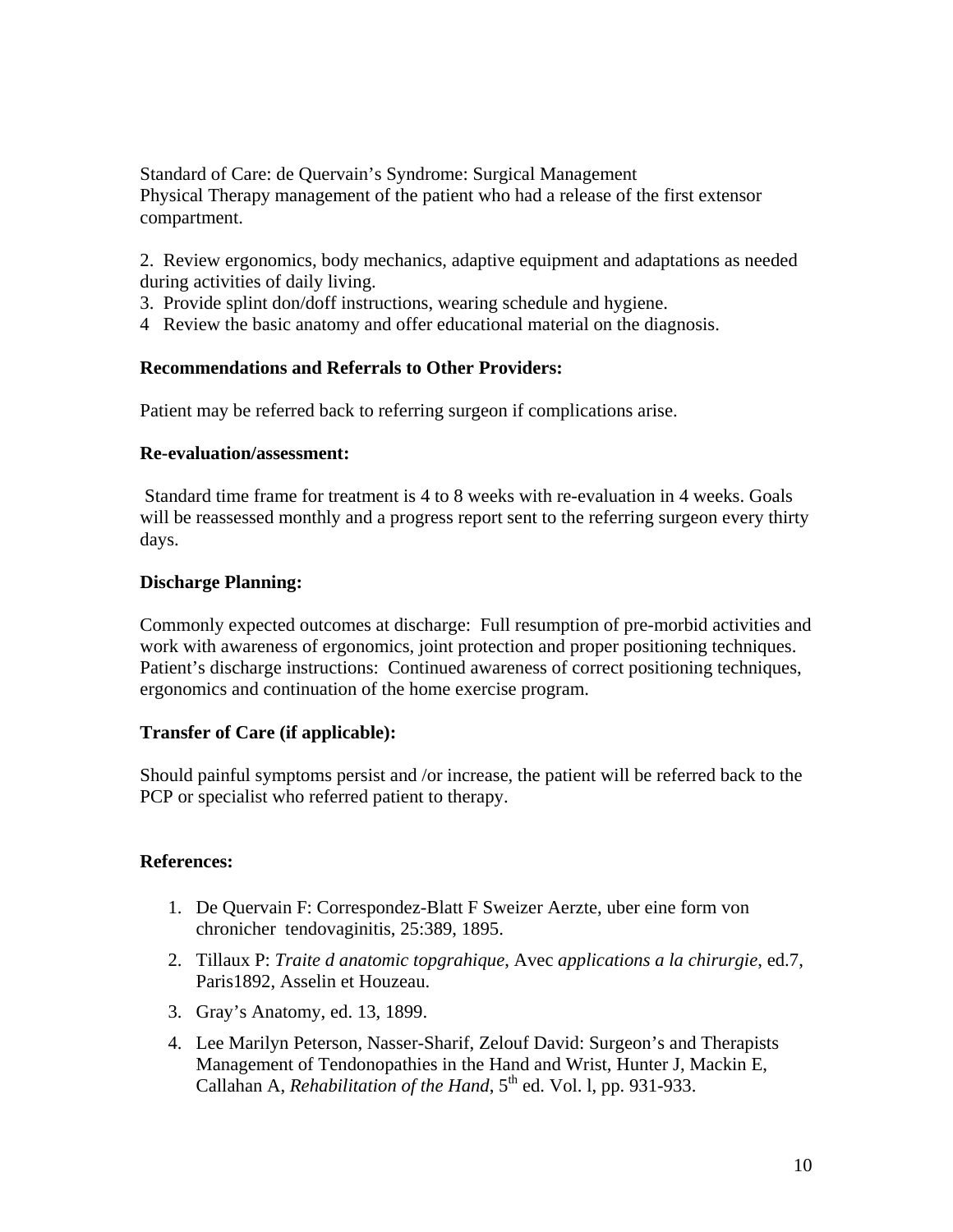- 5. Lapidus PW, Fenton R: Stenosing tenovaginitis at the wrist and fingers: report of 423 cases in 369 patients with 354 operations. *Arch Surg* 64: 475, 1952.
- 6. Medl WT: Tendonitis, tenosynovitis, trigger finger and de Quervain's disease, *Orthop Clin North Am* 1: 375, 1970.
- 7. Brandfonbrener AG: The epidemiology and prevention pf hand and wrist injuries in performing artists, *Hand Clin* 6: 365, 1990.
- 8. Finkelstein H: Stenosing tendovaginitis at the radial styloid process, J *Bone Joint Surg* 12:509,1930.
- 9. Griffiths DL: Tenosynovitis and tendovaginitis, *Br Med J* 1:645,1952.
- 10. Putz –Anderson V, editor: *Cummultive trauma disorders: a manual for musculoskeletal disorders of the upper limbs*, New York, 1988, Taylor Francis.
- 11. Wolfe SW: Tenosynovitis. In Green DP, editor: *Operative hand surgery*, Vol. II, Philadelphia, 1999, Churchill Livingstone.
- 12. Nyska M, Floman Y, and Fast A: Osseous involvement in de Quervain's disease, *Clin*

*Orthop 186:159,1984.* 

- 13. Burman M: Stenosing tenovaginitis of the dorsal and volar compartments of the wrist, *Arch Surg* 65: 752, 1952.
- 14. Johnson SL: Therapy of the occupationally injured hand and upper extremity, *Hand Clin*

9:289,1993.

- 15. Kannus P, et al: Effects of training, immobilization and remobilizarion on tendons, *Scand J Med Sci Sports* 7:67, 1997.
- 16. Lowe C: Treatment of tendonitis, tenosynovitis, and other cumulative trauma disorders of musicians'forearms, wrists and hands…restorative function with hand therapy, J *Hand Ther* 5:84,1992.
- 17. Muckart RD: Stenosing tendovaginitis of abductor pollicis longus and extensor pollicis brevis at the radial styloid (de Quervain's disease), *Clin Orthop* 33:201, 1994.
- 18. Stern PJ: Tendinitis, overuse syndromes and tendon injuries, *Hand Clin* 6:467, 1990.
- 19. Witt J, Pess G, Gelberman RH: Treatment of de Quervain tenosynovitis: a prospective study of the results of injection of steroids and immobilization in a splint, J *Bone Joint Surg* 73:219, 1991.